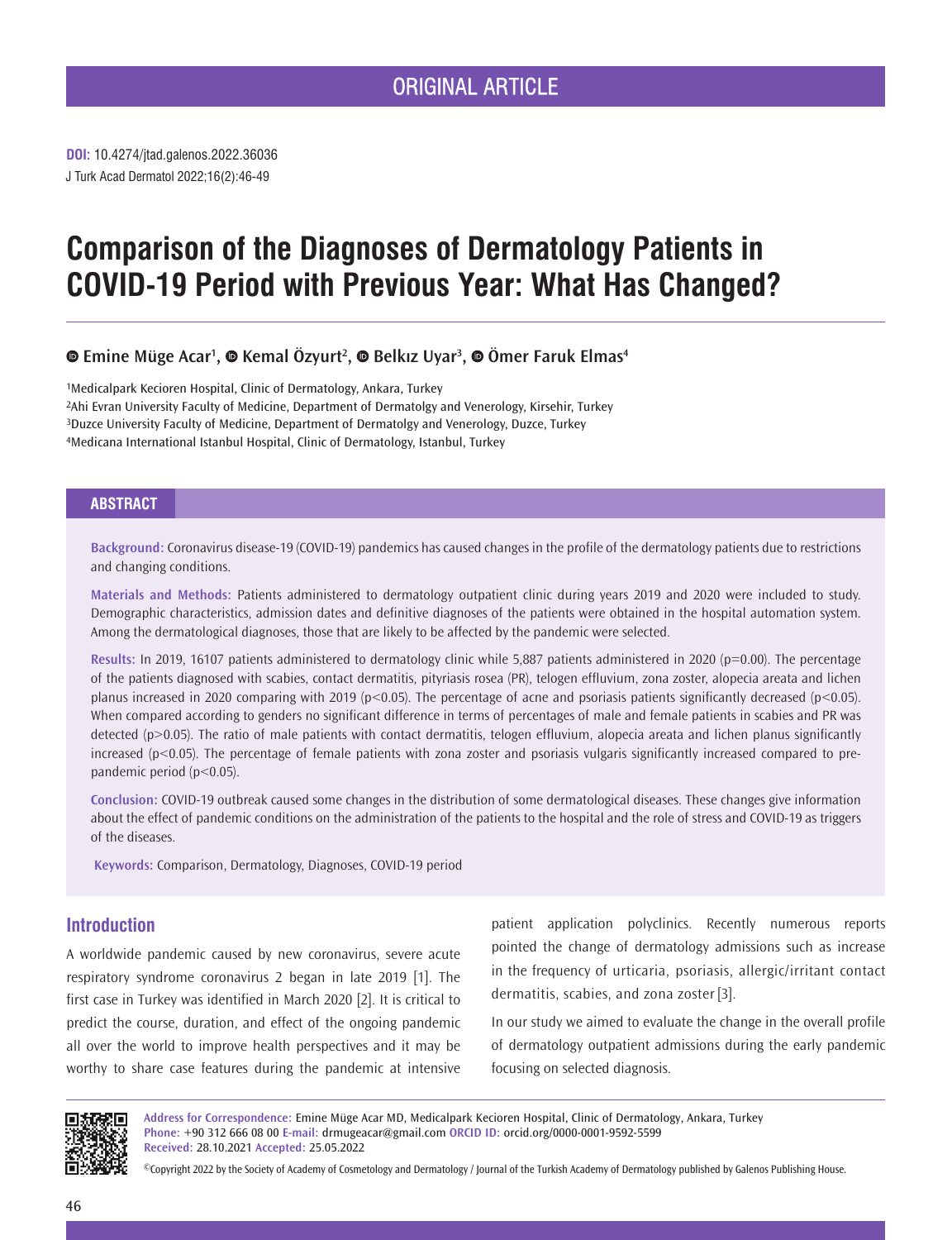## **Materials and Methods**

Current study was conducted in an Education and Research Hospital. Patients administered to dermatology outpatient clinic during years 2019 and 2020 were included to study. Ethical approval for this retrospective study was gained from Kirsehir Ahi Evran University Faculty of Medicine Clinical Research Ethics Committee (decision number: 2021-02/24, date: 26.01.2021). Demographic characteristics, admission dates and definitive diagnoses of the patients were obtained in the hospital automation system. Among the dermatological diagnoses, those that are likely to be affected by the pandemic were selected. Data of patients with final diagnosis as scabies, contact dermatitis, alopecia areata, telogen effluvium, lichen planus, pityriasis rosea (PR), urticaria, psoriasis and acne vulgaris were reviewed. The frequency of those dermatological diagnosis in the last year before pandemic, 2019 and ongoing pandemic during 2020 were analyzed and compared.

#### **Statistical Analysis**

The data were analyzed using Statistical Package for Social Sciences (SPSS) software version 21.0. (SPSS Inc., Chicago, IL, USA). Pearson's Chi square test was used for the comparison of the percentage values between groups.

### **Results**

In 2019, 16107 patients administered to dermatology clinic while 5887 patients administered in 2020. The percentage of the patients diagnosed with scabies was 4.7% in 2019 and 6% in 2020 respectively  $(p=0.000)$ . As for contact dermatitis these percentages were 24.9% and 27.8%, (p=0.000) for PR 1.7 and 2% (p=0.037) for telogen effluvium 0.5% and 0.8% ( $p=0.048$ ), for zona zoster 0.020% and 0.025% (p=0.000), for alopecia areata 4.9 and 5.2% (p=0.03), for lichen planus 0.2% and 0.3% ( $p=0.045$ ). The frequency of psoriasis 4.4% in 2019 and 3.7% in 2020 (p=0.000), acne (58%) in 2019 and  $(54.1%)$  in 2020 (p=0.01). The frequency of urticaria was 0.054% in 2019 and 0.059% in 2020 respectively (p=0.686), (Table 1). No significant difference in terms of percentages of male and female patients in scabies and PR was detected  $(p>0.05)$ . The ratio of male patients with contact dermatitis, telogen effluvium, alopecia areata and lichen planus significantly increased (p<0.05). The percentage of female patients with zona zoster and psoriasis vulgaris significantly increased compared to pre-pandemic period (p<0.05), (Table 2).

## **Discussion**

With the pandemic period the number of the patients administered to dermatology clinic decreased in number since limitations have been applied to all clinics to avoid the spread of the pandemic. However, as detected in our study, the percentages of some diseases showed some changes. The frequency of scabies which showed an increasing frequency in Turkey in the last three years was higher in pandemia period comparing with pre-pandemia period [4]. Our results were in line with the previous studies [3,5,6]. This increase may be attributed to staying in closed areas for a long time as a part of stay-at-home orders which caused more interactions between people. Increased hospitalization causing hygiene defects may be also another contributing factor. The frequency of contact dermatitis also became higher as reported in previous studies [3,5,6]. The patients' more frequent consumption of disinfectant spreys, cologne and detergents may play a role in this result. The patients most commonly presented with hand dermatitis since hands are more frequently washed and disinfected.

The decrease in the percentage of psoriasis patients in our study may be attributed to patients behaviours possibly avoiding to coming to

| Table 1. The distribution of dermatological diseases in 2019 and 2020 |              |                   |              |                |         |  |  |  |  |  |  |
|-----------------------------------------------------------------------|--------------|-------------------|--------------|----------------|---------|--|--|--|--|--|--|
|                                                                       | 2019         |                   | 2020         |                |         |  |  |  |  |  |  |
|                                                                       | <b>Total</b> | Percentage<br>(%) | <b>Total</b> | Percentage (%) | p value |  |  |  |  |  |  |
| Total number of patients                                              | 16,107       |                   | 5,887        |                | 0.00    |  |  |  |  |  |  |
| <b>Diagnosis</b>                                                      |              |                   |              |                |         |  |  |  |  |  |  |
| Scabies                                                               | 757          | 4.7               | 353          | 6              | 0.00    |  |  |  |  |  |  |
| Contact dermatitis                                                    | 4,010        | 24.9              | 2,398        | 40.7           | 0.00    |  |  |  |  |  |  |
| Pityriasis rosea (PR)                                                 | 274          | 1.7               | 118          | 2              | 0.037   |  |  |  |  |  |  |
| Telogen effluvium                                                     | 290          | 1.8               | 130          | 2.2            | 0.048   |  |  |  |  |  |  |
| Zona zoster                                                           | 33           | 0.2               | 15           | 0.25           | 0.00    |  |  |  |  |  |  |
| Alopecia areata                                                       | 789          | 4.9               | 306          | 5.2            | 0.03    |  |  |  |  |  |  |
| Acne vulgaris                                                         | 9,117        | 58                | 2,299        | 39.0           | 0.01    |  |  |  |  |  |  |
| Lichen planus                                                         | 32           | 0.2               | 18           | 0.3            | 0.04    |  |  |  |  |  |  |
| Urticaria                                                             | 97           | 0.6               | 32           | 0.54           | 0.68    |  |  |  |  |  |  |
| Psoriasis                                                             | 708          | 4.4               | 218          | 3.7            | 0.00    |  |  |  |  |  |  |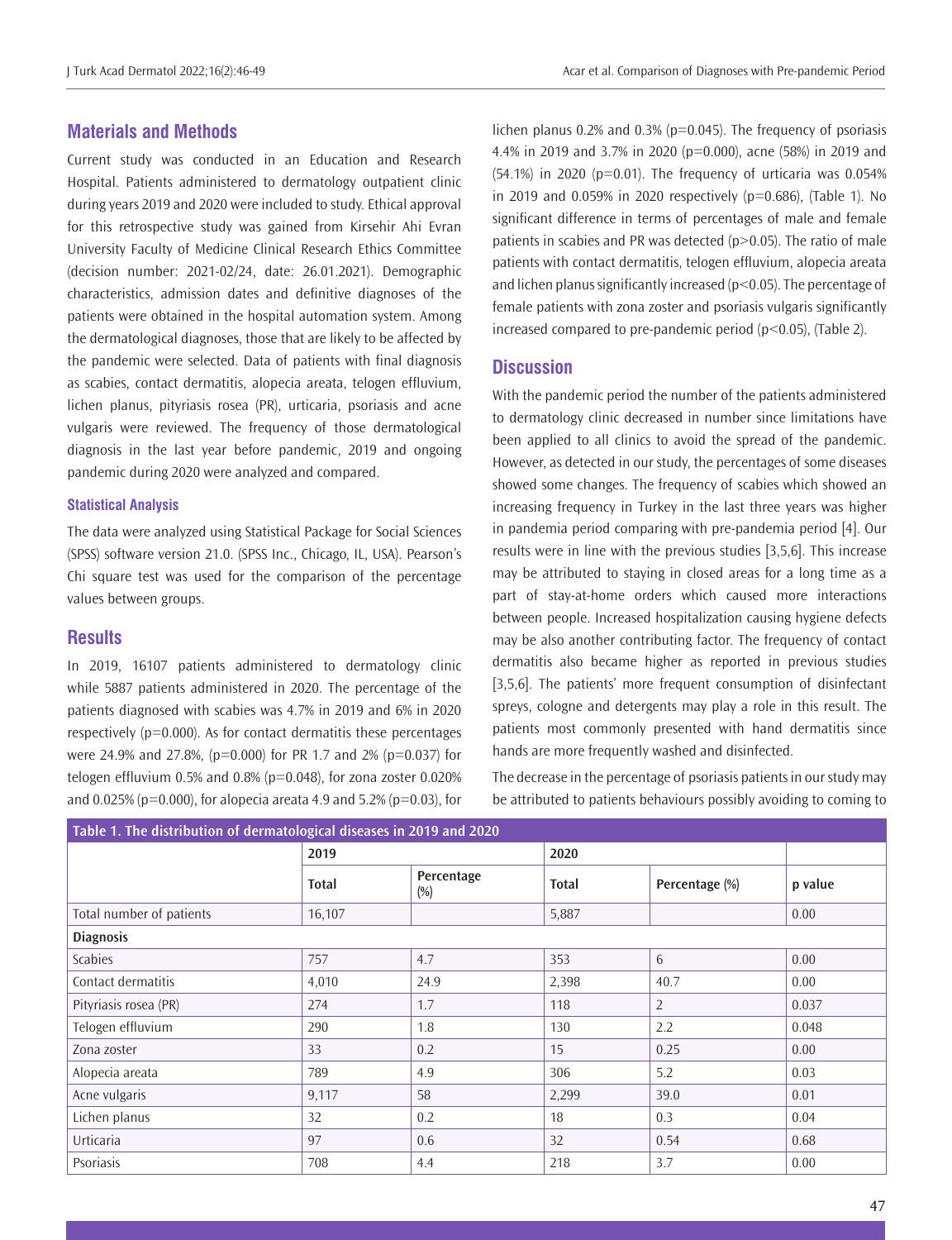| Table 2. The distribution of dermatological diseases in both years according to gender |                     |                  |              |                   |                     |                            |              |                   |         |  |  |  |
|----------------------------------------------------------------------------------------|---------------------|------------------|--------------|-------------------|---------------------|----------------------------|--------------|-------------------|---------|--|--|--|
|                                                                                        | 2019                |                  |              |                   | 2020                |                            |              |                   | p value |  |  |  |
| <b>Diagnosis</b>                                                                       | Male                | Female           | <b>Total</b> | Percentage<br>(%) | Male                | Female                     | <b>Total</b> | Percentage<br>(%) |         |  |  |  |
| Scabies                                                                                | 509<br>(67.2%)      | 248<br>(32.7%)   | 757          | 4.7               | 231<br>$(65.4\%)$   | 122<br>$(35.6\%)$          | 353          | 6                 | 0.071   |  |  |  |
| Contact dermatitis                                                                     | 2,278<br>$(56.8\%)$ | 1,732<br>(43.2%) | 4,010        | 24.9              | 1,527<br>(63.7%)    | 871<br>(36.3%)             | 2,398        | 27.8              | 0.00    |  |  |  |
| Pityriasis rosea                                                                       | 165<br>$(60.2\%)$   | 109<br>(39.8%)   | 274          | 1.7               | 73<br>$(61.9\%)$    | 45<br>$(30.1\%)$           | 118          | $\overline{2}$    | 0.063   |  |  |  |
| Telogen effluvium                                                                      | 170<br>(58.7%)      | 120<br>(41.3%)   | 290          | 1.8               | 90<br>$(69.2\%)$    | 40<br>$(30.8\%)$           | 130          | 2.2               | 0.00    |  |  |  |
| Zona zoster                                                                            | 16<br>$(48.4\%)$    | 17<br>(52.6%)    | 33           | 0.2               | 6<br>(40%)          | 9<br>(60%)                 | 15           | 0.25              | 0.00    |  |  |  |
| Alopecia areata                                                                        | 645<br>(81.7%)      | 144<br>(18.3%)   | 789          | 4.9               | 296<br>(96.7%)      | 110<br>(3.3%)              | 306          | 5.2               | 0.00    |  |  |  |
| Acne vulgaris                                                                          | 5,216<br>$(55.8\%)$ | 3,901<br>(42.7%) | 9,117        | 58                | 1,232<br>$(53.6\%)$ | 1,067<br>$(46.4\%)$        | 2,299        | 54.1              | 0.078   |  |  |  |
| Lichen planus                                                                          | 8<br>(25%)          | 24<br>(75%)      | 32           | 0.2               | 9<br>(50%)          | 9<br>(50%)                 | 18           | 0.3               | 0.00    |  |  |  |
| Urticaria                                                                              | 77<br>$(79.4\%)$    | 20<br>(20.6%)    | 97           | 0.6               | 22<br>(68.7%)       | 10 <sup>1</sup><br>(31.3%) | 32           | 0.54              | 0.00    |  |  |  |
| Psoriasis                                                                              | 379<br>(53.5%)      | 329<br>(46.5%)   | 708          | 4.4               | 90<br>(41.3%)       | 128<br>(58.7%)             | 218          | 3.7               | 0.00    |  |  |  |

hospital as the treatments of some patients were stopped in the first months of pandemics because of the unclear effects of antipsoriatic drugs such as methotrexate and cyclosporine on Coronavirus disease 2019 (COVID-19) prognosis. It was observed that the patients with psoriasis who had disturbing symptoms such as severe itch administered to hospital in this period. Concordant with previous studies, there was also an increase in the frequency of alopecia areata and telogen effluvium since stress has been reported to play a major role in the development of these diseases [5,6,7,8]. Also the effect of hydroxychloroquine, azithromycin, or other medications can also contribute to the emergence of telogen effluvium [9].

Lichen planus is a dermatological disease with a frequency of 0.38- 6% of the outpatients. Stress has been noted to play a role in the onset and progression of the disease. In a study by Picardi and Abeni [10] stress was found to be related with lichen planus between 10% and 51% of the patients [10]. Mansur et al. [11] described stressful events in almost 90% of patients with cutaneous lichen planus. Turkmen et al. [3] reported a significant increase in the frequency of lichen planus patients while Kartal et al. [6] reported a decreased frequency during pandemia period [3,6]. In our study, the frequency of lichen planus increased comparing with 2019. This result may support the role of stress in the etiology of lichen planus.

PR is another disease that showed increased frequency in pandemic period. Similar to our study, Kutlu and Metin [5] and Kartal et al.

[6] also found an increase in the frequency of PR [5,6]. Reactivation of Human Herpesvirus 6 and 7, other viral agents, vaccination, psychological stress, and drugs have also been implicated in the etiology of PR [12]. It has been suggested that PR can also be a manifestation of COVID-19 [13,14,15,16]. One of the factors causing activation of Herpesviruses is coronaviruses [15]. The reactivation of HHV-6 may have a role in increased PR frequency during pandemic period. Psychological stress may also be another cause leading to this result.

Zona zoster frequency also increased in our study similar to the previous studies. The close relationship between zona zoster and stress seems to have a role in this result. Reports revealing that zona zoster can be a manifestation or complication of COVID-19 also exist [17,18].

The frequency of acne patients decreased in pandemic period. This may be related to the fact that most acne patients are teenagers and restrictions were applied to this age group in certain periods of pandemics. Similarly Kutlu and Metin [5] reported a significant decrease in the frequency of acne patients in a month after the COVID-19 (April, 2020) pandemic attributing these changes to the restrictions to the age groups under 20 [5]. In our study the overall frequency of acne vulgaris also declined. In a study by Kartal et al. [6] it was reported that the overall frequency of acne patients did not change after pandemics and however an increase in acne